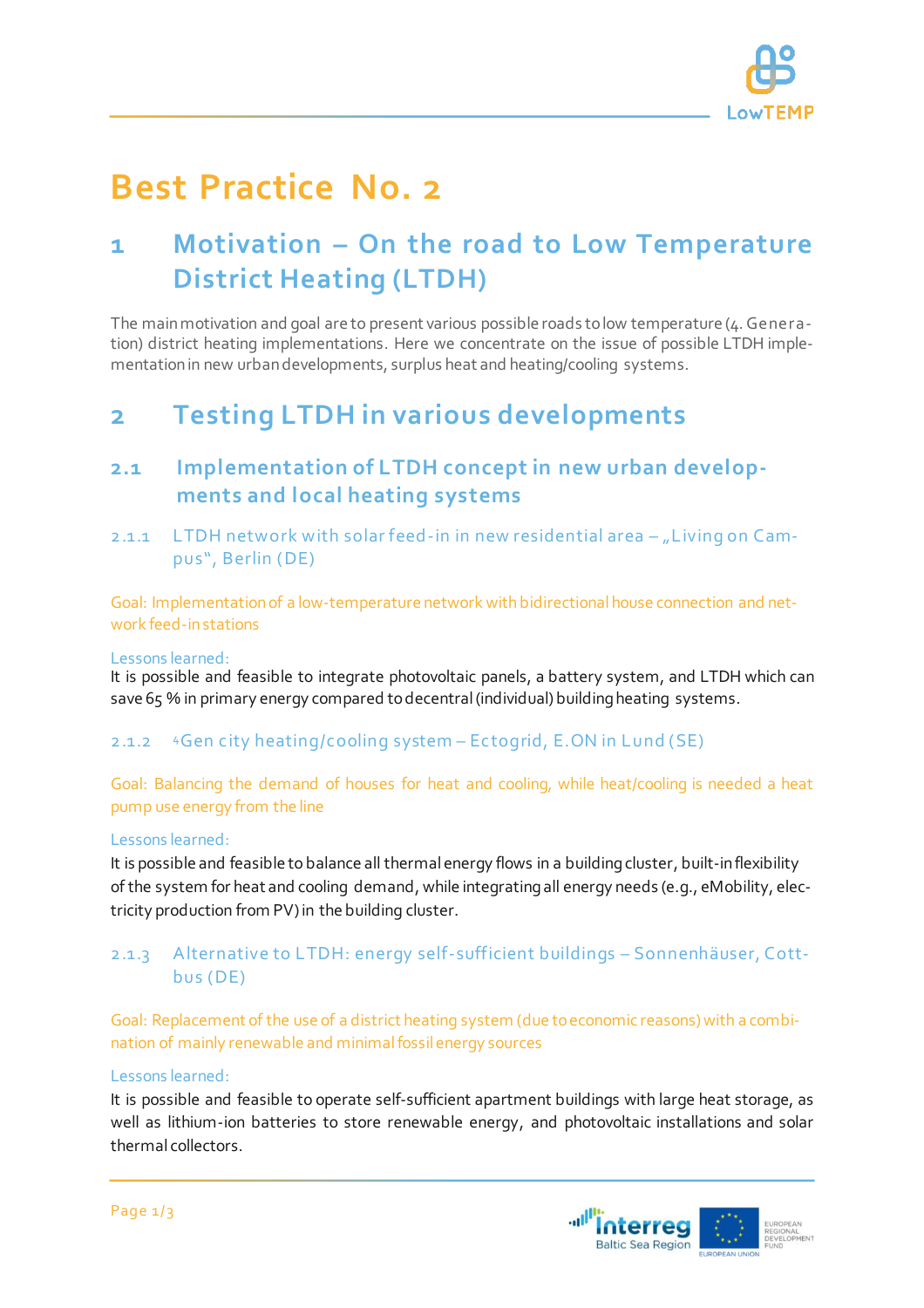

#### 2.1.4 Innovative low temperature district heating from surplus heat – Brunnshög in Lund (SE)

Goal: Supply district heating system in Brunnshög with waste/surplus heat from different facilities, including scientific ones

#### Lessons learned:

It is possible and feasible to supply district heating system with waste heat from scientific installations, as well as a large-scale biofuel-based CHP facility, and heat pump for recovery of heat from sewage, as well other renewable energy sources.

#### 2.1.5 Waste heat utilization in small/medium companies – TERMA, Gdansk suburb  $(PL)$

Goal: possibilities of waste heat utilization from soldering furnaces in LT heating systems of industrial plants

#### Lessons learned:

There are very big possibilities of using waste heat in industrial plants, enabling to meet a significant part of the plants' own energy needs and achieving significant energy and economic effects in the form of avoided purchase of external energy carriers, as well as environmental effects in the form of avoided CO<sub>2</sub> emissions.

#### 2.1.6 Waste heat utilization in Kalundborg (DK)

Goal: Estimatingthe cost of heat and feasibility (taking into account thermodynamic and econom ic conditions) of using surplus (waste) heat in a densely populated and industrial region of the city

#### Lessons learned:

The obtained results have shown that the low temperature heat might be transferred economically and ecologically over a distance of 20 km.

#### 2.1.7 Industrial waste heat utilization from Hamburg A urubis plant – HafenCity Hamburg (DE)

Goal: Implementation of the next step towards the transition to a Low-Carbon Economy in Hamburg based on industrial waste heat recovery from the Copper Smelter – use industrial energy resources

#### Lessons learned:

The Hamburg Aurubis plant has three production lines, each could provide 160 GWh of thermal energy annually and 18 MWof thermal power (one line is sufficient to supply HafenCity East; the other two lines will also be converted in the future, once the technical, financial, and contractual foundation has been established). Using it will save 20,000 t of  $CO<sub>2</sub>$  emissions per year, both through its use at HafenCity East and at the plant.